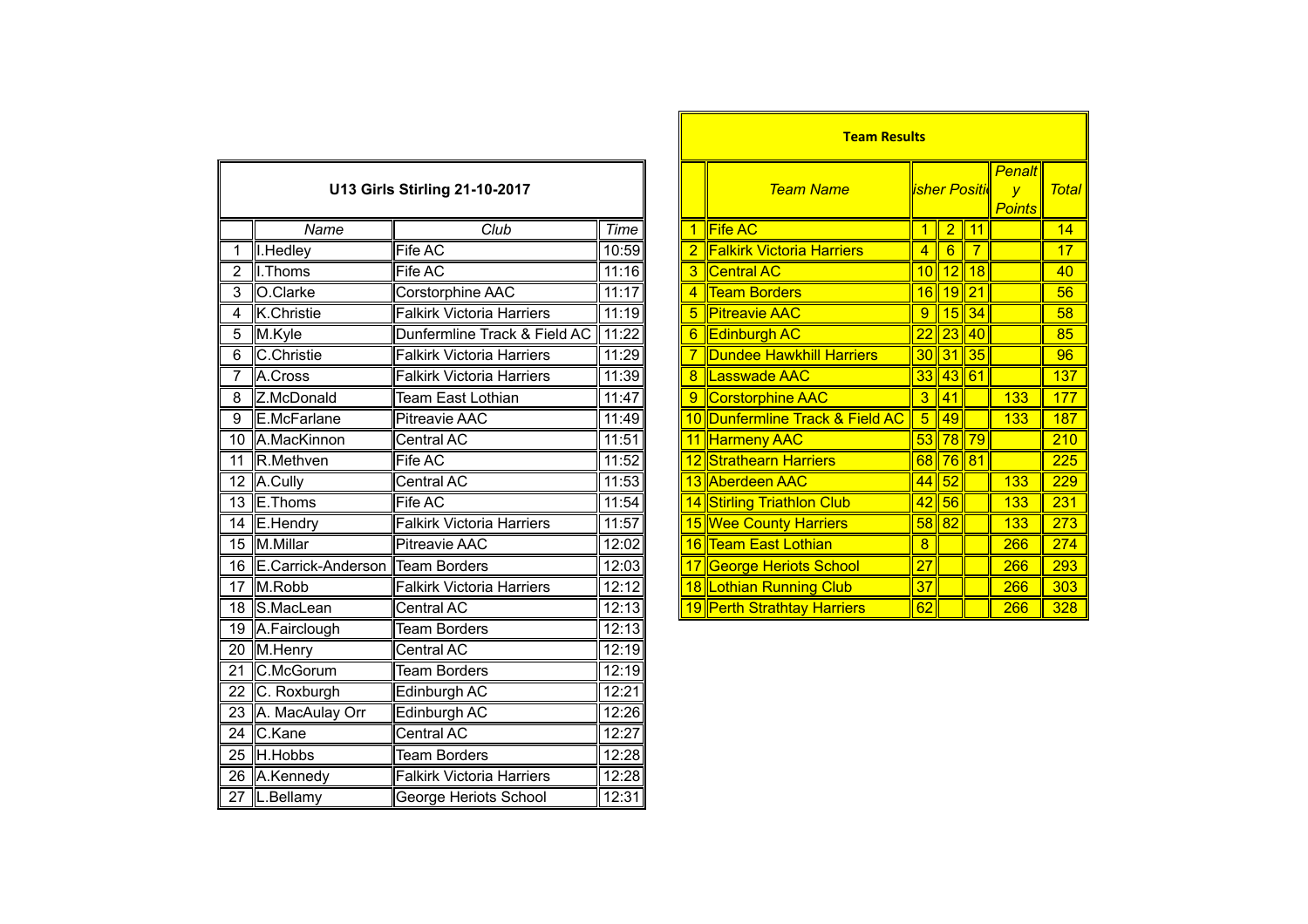| $\overline{28}$ | E.Minto              | <b>Team Borders</b>              | 12:36 |
|-----------------|----------------------|----------------------------------|-------|
| 29              | M.Kealey             | Central AC                       | 12:37 |
| 30              | L.Venditozzi         | Dundee Hawkhill Harriers         | 12:38 |
| 31              | F.Duffy              | Dundee Hawkhill Harriers         | 12:39 |
| $\overline{32}$ | S.Vidak              | <b>Falkirk Victoria Harriers</b> | 12:39 |
| $\overline{33}$ | O.Meikle             | Lasswade AAC                     | 12:45 |
| $\overline{34}$ | M.Fairfield          | <b>Pitreavie AAC</b>             | 12:48 |
| 35              | <b>K.Clark</b>       | <b>Dundee Hawkhill Harriers</b>  | 12:51 |
| 36              | <b>B.McMillan</b>    | Central AC                       | 12:51 |
| $\overline{37}$ | E.Howard             | Lothian Running Club             | 12:52 |
| 38              | A.Ross               | <b>Falkirk Victoria Harriers</b> | 12:52 |
| 39              | K.Fowler             | Central AC                       | 12:54 |
| 40              | J. Lorimer           | Edinburgh AC                     | 12:57 |
| $\overline{41}$ | A.Crawford           | <b>Corstorphine AAC</b>          | 12:58 |
| $\overline{42}$ | <b>T.Mattewson</b>   | <b>Stirling Triathlon Club</b>   | 13:02 |
| $\overline{43}$ | A.McLaughlin         | Lasswade AAC                     | 13:02 |
| $\overline{44}$ | K.Grant              | Aberdeen AAC                     | 13:02 |
| 45              | M.Russell            | <b>Edinburgh AC</b>              | 13:08 |
| 46              | K.Bennie             | <b>Falkirk Victoria Harriers</b> | 13:09 |
| 47              | C.Barclay            | Dundee Hawkhill Harriers         | 13:11 |
| $\overline{48}$ | H.Kemlo              | Dundee Hawkhill Harriers         | 13:11 |
| 49              | G.Barrie             | Dunfermline Track & Field AC     | 13:11 |
| 50              | R.Connacher          | Dundee Hawkhill Harriers         | 13:11 |
| $\overline{51}$ | G.Matthews           | Dundee Hawkhill Harriers         | 13:15 |
| $\overline{52}$ | C.Narducci           | Aberdeen AAC                     | 13:17 |
| 53              | I.Byrne              | <b>Harmeny AAC</b>               | 13:19 |
| 54              | K.Roy                | Pitreavie AAC                    | 13:21 |
| 55              | R.Cooper             | <b>Pitreavie AAC</b>             | 13:32 |
| 56              | <b>H.Eik Maxwell</b> | <b>Stirling Triathlon Club</b>   | 13:33 |
| 57              | D.Brown              | <b>Falkirk Victoria Harriers</b> | 13:35 |
| 58              | A.Moore              | Wee County Harriers              | 13:37 |
| 59              | <b>B.Russell</b>     | <b>Fife AC</b>                   | 13:38 |
| 60              | A.Tully              | Dundee Hawkhill Harriers         | 13:43 |